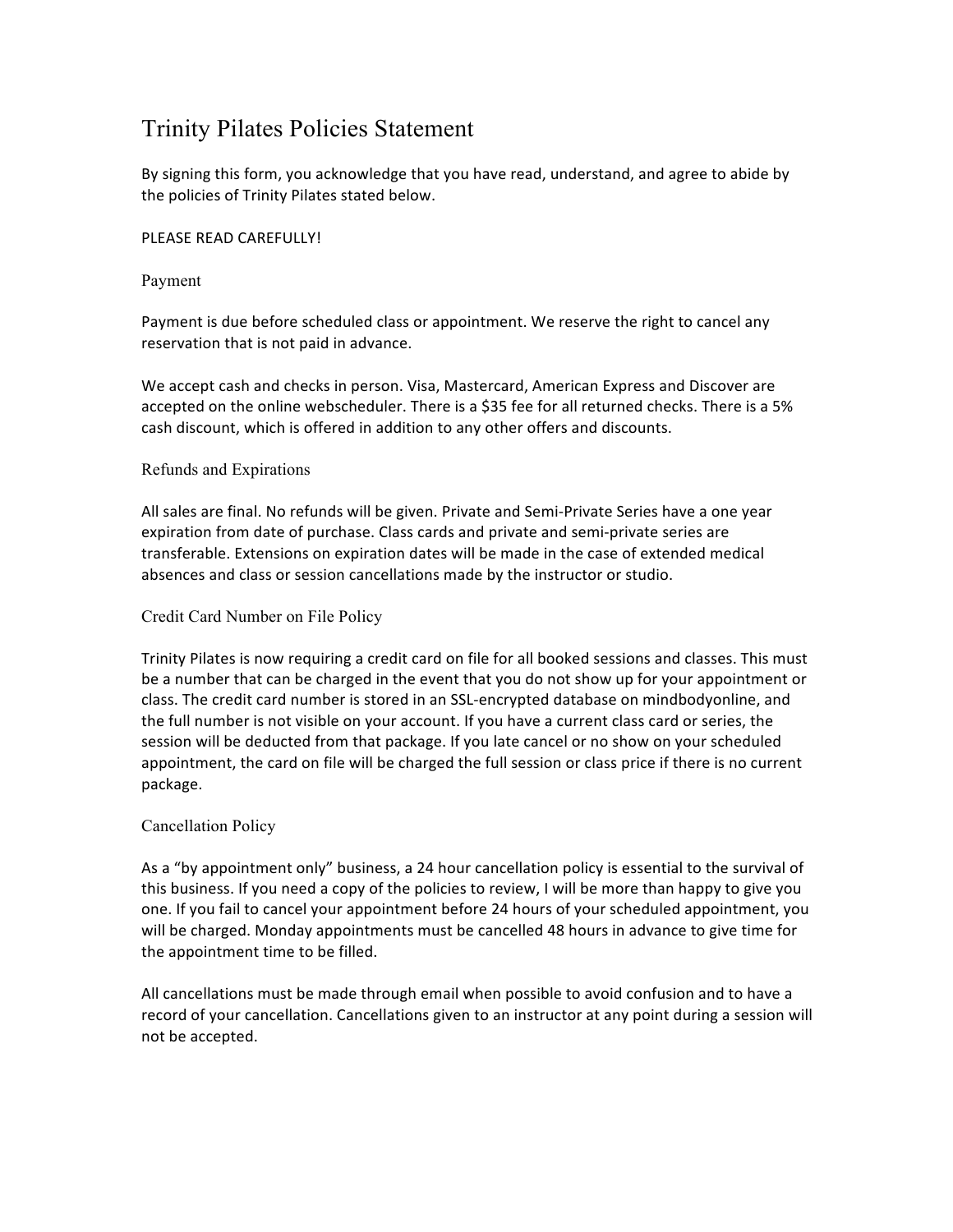## Wait Lists

If a class is full, you may opt to be placed on the wait list. You will be automatically moved into the class if a spot opens more than 24 hours in advance, and notified via automated email. If you do not confirm your spot from the waitlist into the class within 24 hours of the class, you may lose your spot. If a spot opens later than the 24 hour window, you will receive an email, phone call, or text from the studio giving you the option to attend the class.

The wait list for private sessions is maintained and updated regularly. Each weekend, available times will be emailed for the following week. These sessions will be filled on a first-come, firstserved basis. Last- minute availablities will be updated during the week via email or text, depending on the notice given.

#### Class Card Extensions

Class Cards have an expiration date to encourage you to come regularly in order to fully reap the benefits of Pilates. In the event of cancellations on the part of the studio, class cards will be extended for the number of weeks that the class was cancelled (this includes holidays and instructor illness). If you miss weeks due to personal reasons—illness and scheduling challenges included—you may opt to extend your card for the number of weeks you were out by paying a \$10 extension fee. This can only be done once per calendar year.

#### Series and Class Card Freeze

If you have purchased a series or class card and will be unable to attend your sessions, you will be able to freeze the series or class card for up to 6 months from the date you ask for the freeze. A freeze will be granted to those who will not be able to attend Pilates due to an illness, injury, major life change etc. They must be requested in writing (an email is acceptable).

#### Standing Appointments

Standing appointments are granted to help the client and instructor maintain a regular, predictable schedule and to provide consistency.

Please read the following policies below regarding standing appointments:

- In order to hold a standing appointment, a credit card must be held on file (it is stored in an SSL encrypted database on mindbodyonline, and the full number is not visible on your account)
- If your series expires or runs out of sessions and you do not renew with cash, check, or credit card online before the first unpaid session, the card on file will be charged for the series you regularly purchase. Expired or invalid cards will incur an additional fee of \$50.
- If a standing appointment is cancelled more than 2 times within a three-month period, you will be charged for the additional missed sessions, regardless of notice given.
- Standing appointments will be held and extensions will be granted on series with advanced, written notice for medical reasons, major life changes, injury, etc. Standing appointments are held for up to 2 months and series extensions are granted for up to 6